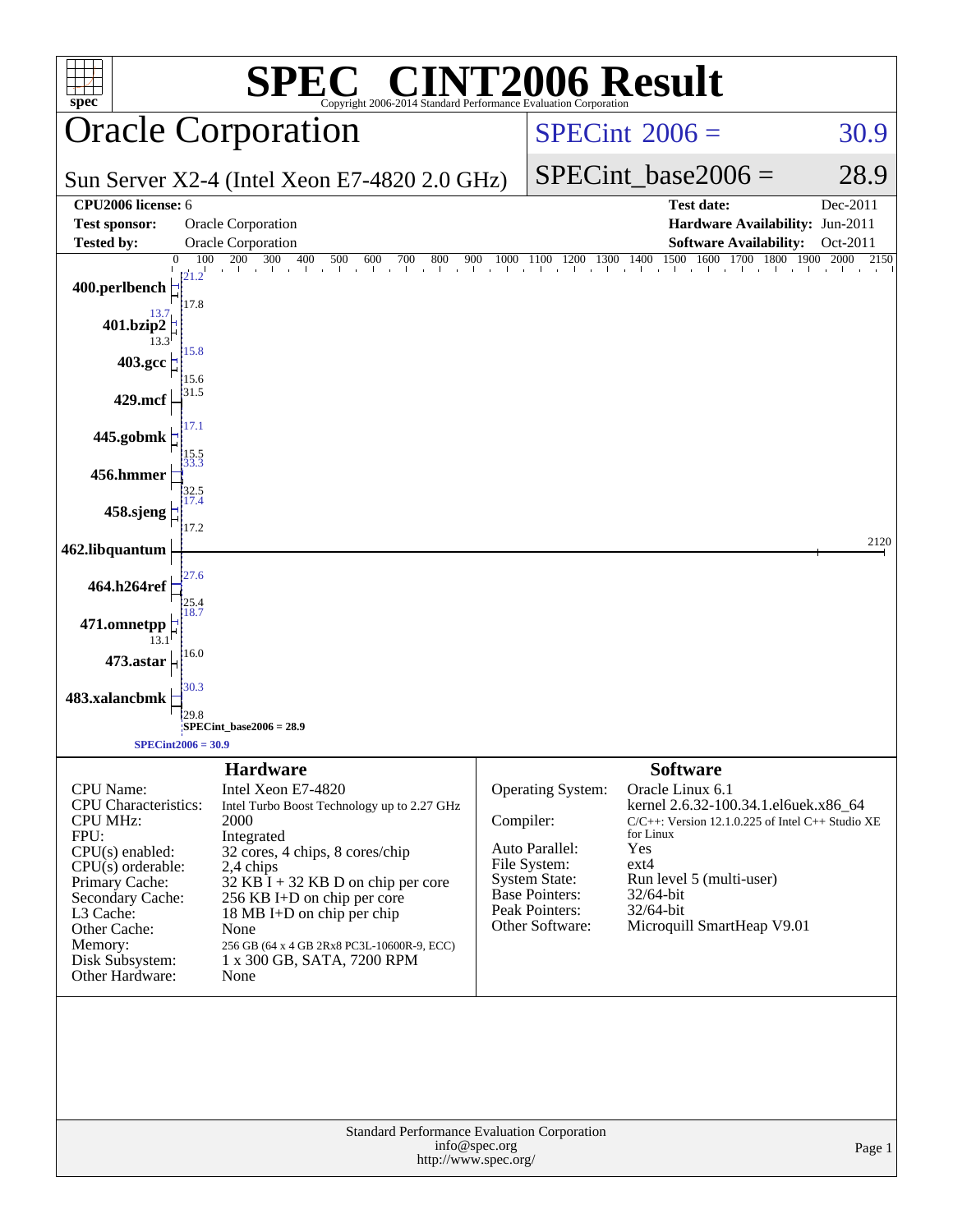

# **[SPEC CINT2006 Result](http://www.spec.org/auto/cpu2006/Docs/result-fields.html#SPECCINT2006Result)**

## Oracle Corporation

## $SPECint2006 = 30.9$  $SPECint2006 = 30.9$

Sun Server X2-4 (Intel Xeon E7-4820 2.0 GHz)

 $SPECTnt\_base2006 = 28.9$ 

#### **[CPU2006 license:](http://www.spec.org/auto/cpu2006/Docs/result-fields.html#CPU2006license)** 6 **[Test date:](http://www.spec.org/auto/cpu2006/Docs/result-fields.html#Testdate)** Dec-2011

**[Test sponsor:](http://www.spec.org/auto/cpu2006/Docs/result-fields.html#Testsponsor)** Oracle Corporation **[Hardware Availability:](http://www.spec.org/auto/cpu2006/Docs/result-fields.html#HardwareAvailability)** Jun-2011 **[Tested by:](http://www.spec.org/auto/cpu2006/Docs/result-fields.html#Testedby)** Oracle Corporation **[Software Availability:](http://www.spec.org/auto/cpu2006/Docs/result-fields.html#SoftwareAvailability)** Oct-2011

#### **[Results Table](http://www.spec.org/auto/cpu2006/Docs/result-fields.html#ResultsTable)**

|                  | <b>Base</b>                                                                                              |              |                |       |                |       | <b>Peak</b>    |              |                |              |                |              |
|------------------|----------------------------------------------------------------------------------------------------------|--------------|----------------|-------|----------------|-------|----------------|--------------|----------------|--------------|----------------|--------------|
| <b>Benchmark</b> | <b>Seconds</b>                                                                                           | <b>Ratio</b> | <b>Seconds</b> | Ratio | <b>Seconds</b> | Ratio | <b>Seconds</b> | <b>Ratio</b> | <b>Seconds</b> | <b>Ratio</b> | <b>Seconds</b> | <b>Ratio</b> |
| 400.perlbench    | 547                                                                                                      | 17.9         | 548            | 17.8  | 550            | 17.8  | 459            | 21.3         | 460            | 21.2         | 460            | 21.2         |
| 401.bzip2        | 725                                                                                                      | 13.3         | 726            | 13.3  | 726            | 13.3  | 706            | 13.7         | 706            | 13.7         | 706            | 13.7         |
| $403.\text{gcc}$ | 515                                                                                                      | 15.6         | 514            | 15.7  | 515            | 15.6  | 510            | 15.8         | 510            | 15.8         | 510            | 15.8         |
| $429$ .mcf       | 290                                                                                                      | 31.4         | 290            | 31.5  | 290            | 31.5  | 290            | 31.4         | 290            | 31.5         | <b>290</b>     | 31.5         |
| $445$ .gobmk     | 671                                                                                                      | 15.6         | 678            | 15.5  | 679            | 15.4  | 615            | 17.0         | 615            | 17.1         | 615            | 17.1         |
| $456.$ hmmer     | 287                                                                                                      | 32.5         | 287            | 32.5  | 287            | 32.5  | 280            | 33.4         | 280            | 33.3         | 280            | 33.3         |
| $458$ sjeng      | 704                                                                                                      | 17.2         | 704            | 17.2  | 705            | 17.2  | 694            | 17.4         | 695            | 17.4         | 694            | 17.4         |
| 462.libquantum   | 9.76                                                                                                     | 2120         | 9.76           | 2120  | 10.8           | 1930  | 9.76           | 2120         | 9.76           | 2120         | 10.8           | 1930         |
| 464.h264ref      | 871                                                                                                      | 25.4         | 872            | 25.4  | 871            | 25.4  | 800            | 27.6         | 800            | 27.6         | 800            | 27.7         |
| 471.omnetpp      | 478                                                                                                      | 13.1         | 477            | 13.1  | 477            | 13.1  | 334            | 18.7         | 334            | 18.7         | 333            | 18.8         |
| $473$ . astar    | 439                                                                                                      | 16.0         | 439            | 16.0  | 446            | 15.7  | 439            | <b>16.0</b>  | 439            | 16.0         | 446            | 15.7         |
| 483.xalancbmk    | 232                                                                                                      | 29.8         | 231            | 29.8  | 234            | 29.4  | 227            | 30.3         | 228            | 30.3         | 228            | 30.3         |
|                  | Results appear in the order in which they were run. Bold underlined text indicates a median measurement. |              |                |       |                |       |                |              |                |              |                |              |

### **[Operating System Notes](http://www.spec.org/auto/cpu2006/Docs/result-fields.html#OperatingSystemNotes)**

Stack size set to unlimited using "ulimit -s unlimited"

#### **[Platform Notes](http://www.spec.org/auto/cpu2006/Docs/result-fields.html#PlatformNotes)**

Load Default BIOS Settings and then change the following Intel Hyperthreading Option Disabled

Oracle's Sun Server X2-4 was formerly known as the Sun Fire X4470 M2

### **[General Notes](http://www.spec.org/auto/cpu2006/Docs/result-fields.html#GeneralNotes)**

Environment variables set by runspec before the start of the run:  $KMP_A$ FFINITY = "granularity=fine, scatter" LD\_LIBRARY\_PATH = "/home/cpu2006v1.2/libs/32:/home/cpu2006v1.2/libs/64" OMP\_NUM\_THREADS = "32"

 Binaries compiled on a system with 1x Core i7-860 CPU + 8GB memory using RHEL5.5

## **[Base Compiler Invocation](http://www.spec.org/auto/cpu2006/Docs/result-fields.html#BaseCompilerInvocation)**

[C benchmarks](http://www.spec.org/auto/cpu2006/Docs/result-fields.html#Cbenchmarks): [icc -m64](http://www.spec.org/cpu2006/results/res2012q3/cpu2006-20120710-23568.flags.html#user_CCbase_intel_icc_64bit_f346026e86af2a669e726fe758c88044)

Continued on next page

Standard Performance Evaluation Corporation [info@spec.org](mailto:info@spec.org) <http://www.spec.org/>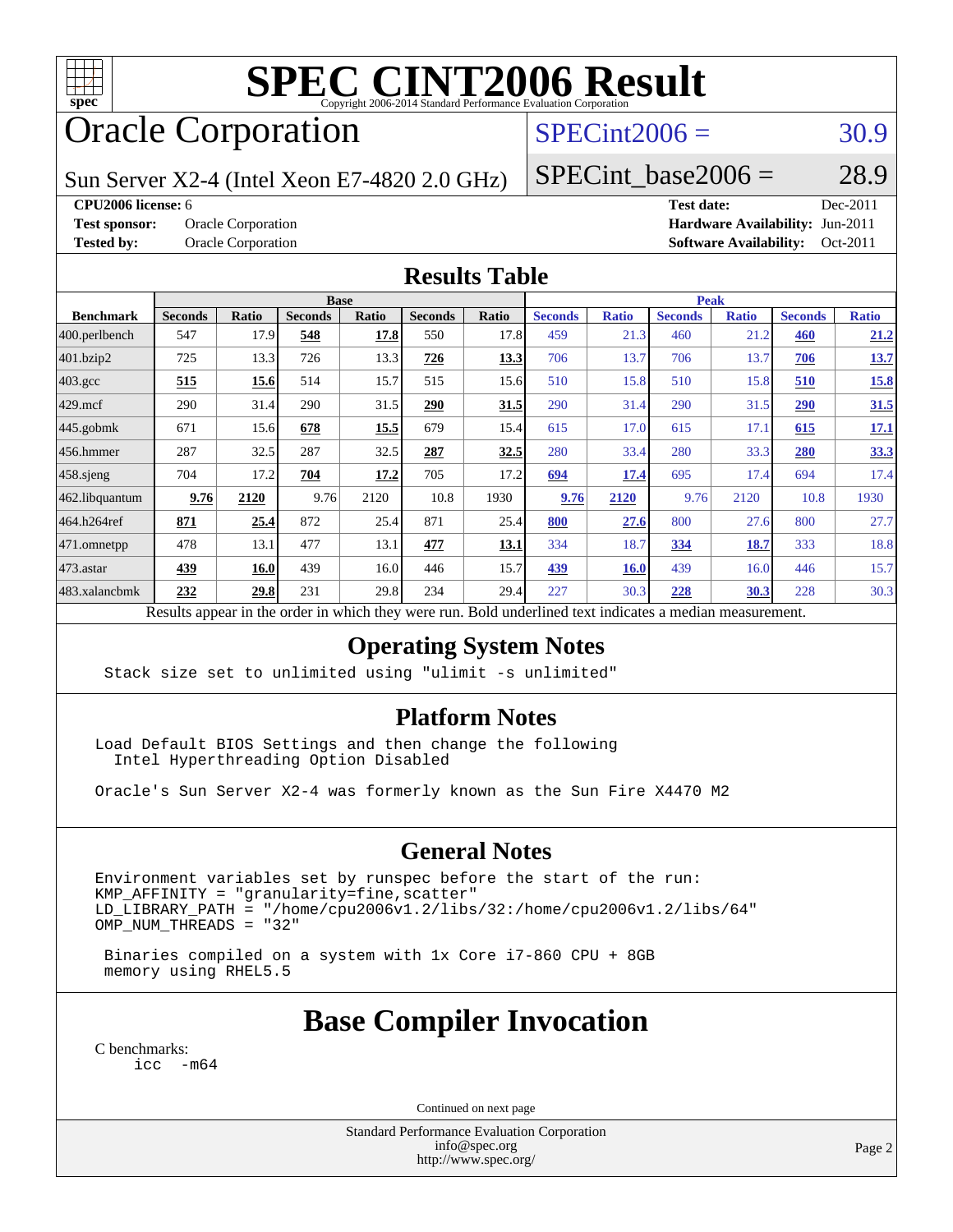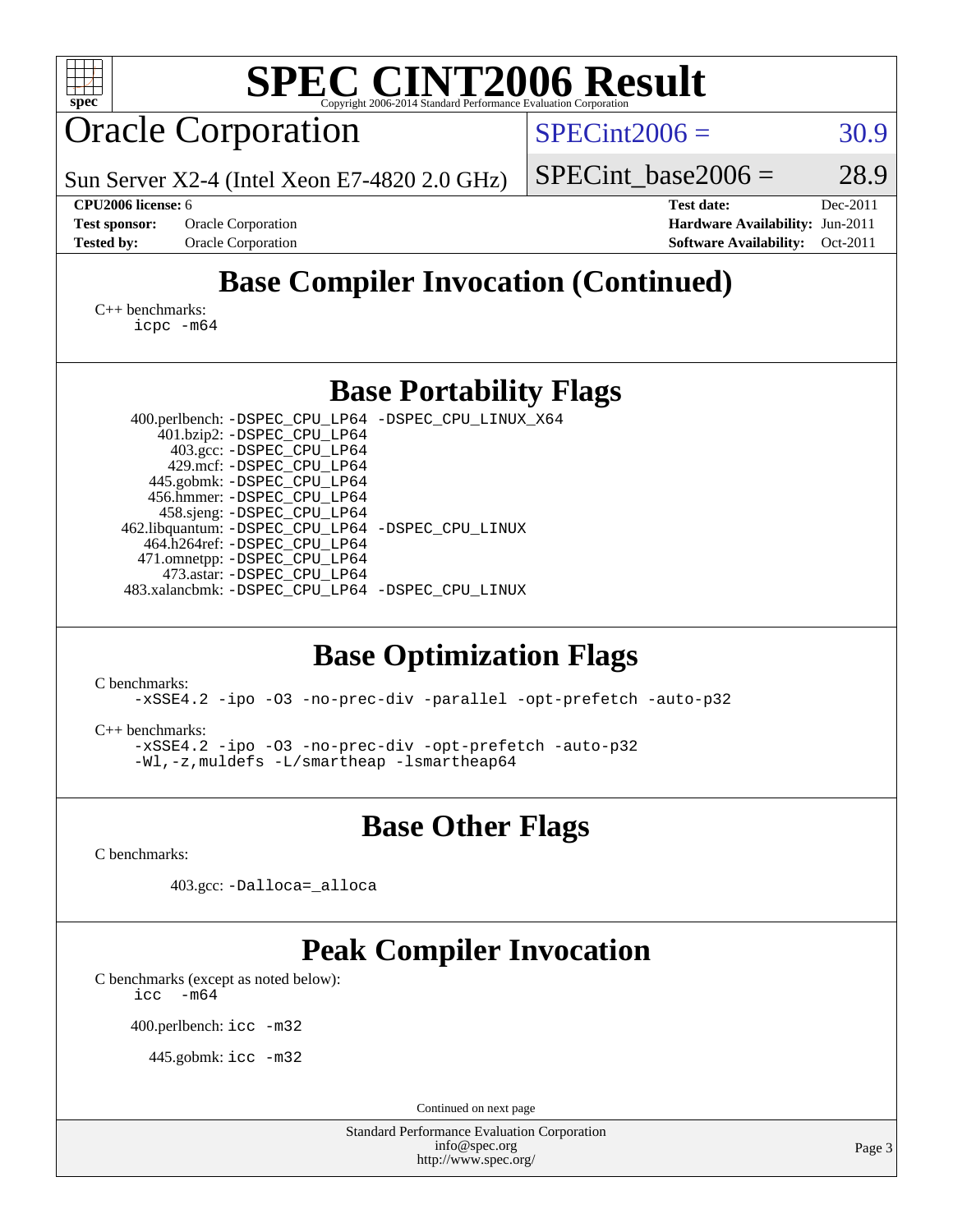

## **[SPEC CINT2006 Result](http://www.spec.org/auto/cpu2006/Docs/result-fields.html#SPECCINT2006Result)**

Oracle Corporation

 $SPECint2006 = 30.9$  $SPECint2006 = 30.9$ 

Sun Server X2-4 (Intel Xeon E7-4820 2.0 GHz)

**[CPU2006 license:](http://www.spec.org/auto/cpu2006/Docs/result-fields.html#CPU2006license)** 6 **[Test date:](http://www.spec.org/auto/cpu2006/Docs/result-fields.html#Testdate)** Dec-2011

**[Test sponsor:](http://www.spec.org/auto/cpu2006/Docs/result-fields.html#Testsponsor)** Oracle Corporation **[Hardware Availability:](http://www.spec.org/auto/cpu2006/Docs/result-fields.html#HardwareAvailability)** Jun-2011

SPECint base2006 =  $28.9$ 

**[Tested by:](http://www.spec.org/auto/cpu2006/Docs/result-fields.html#Testedby)** Oracle Corporation **[Software Availability:](http://www.spec.org/auto/cpu2006/Docs/result-fields.html#SoftwareAvailability)** Oct-2011

## **[Peak Compiler Invocation \(Continued\)](http://www.spec.org/auto/cpu2006/Docs/result-fields.html#PeakCompilerInvocation)**

464.h264ref: [icc -m32](http://www.spec.org/cpu2006/results/res2012q3/cpu2006-20120710-23568.flags.html#user_peakCCLD464_h264ref_intel_icc_a6a621f8d50482236b970c6ac5f55f93)

[C++ benchmarks \(except as noted below\):](http://www.spec.org/auto/cpu2006/Docs/result-fields.html#CXXbenchmarksexceptasnotedbelow) [icpc -m32](http://www.spec.org/cpu2006/results/res2012q3/cpu2006-20120710-23568.flags.html#user_CXXpeak_intel_icpc_4e5a5ef1a53fd332b3c49e69c3330699)

473.astar: [icpc -m64](http://www.spec.org/cpu2006/results/res2012q3/cpu2006-20120710-23568.flags.html#user_peakCXXLD473_astar_intel_icpc_64bit_fc66a5337ce925472a5c54ad6a0de310)

**[Peak Portability Flags](http://www.spec.org/auto/cpu2006/Docs/result-fields.html#PeakPortabilityFlags)**

 400.perlbench: [-DSPEC\\_CPU\\_LINUX\\_IA32](http://www.spec.org/cpu2006/results/res2012q3/cpu2006-20120710-23568.flags.html#b400.perlbench_peakCPORTABILITY_DSPEC_CPU_LINUX_IA32) 401.bzip2: [-DSPEC\\_CPU\\_LP64](http://www.spec.org/cpu2006/results/res2012q3/cpu2006-20120710-23568.flags.html#suite_peakPORTABILITY401_bzip2_DSPEC_CPU_LP64) 403.gcc: [-DSPEC\\_CPU\\_LP64](http://www.spec.org/cpu2006/results/res2012q3/cpu2006-20120710-23568.flags.html#suite_peakPORTABILITY403_gcc_DSPEC_CPU_LP64) 429.mcf: [-DSPEC\\_CPU\\_LP64](http://www.spec.org/cpu2006/results/res2012q3/cpu2006-20120710-23568.flags.html#suite_peakPORTABILITY429_mcf_DSPEC_CPU_LP64) 456.hmmer: [-DSPEC\\_CPU\\_LP64](http://www.spec.org/cpu2006/results/res2012q3/cpu2006-20120710-23568.flags.html#suite_peakPORTABILITY456_hmmer_DSPEC_CPU_LP64) 458.sjeng: [-DSPEC\\_CPU\\_LP64](http://www.spec.org/cpu2006/results/res2012q3/cpu2006-20120710-23568.flags.html#suite_peakPORTABILITY458_sjeng_DSPEC_CPU_LP64) 462.libquantum: [-DSPEC\\_CPU\\_LP64](http://www.spec.org/cpu2006/results/res2012q3/cpu2006-20120710-23568.flags.html#suite_peakPORTABILITY462_libquantum_DSPEC_CPU_LP64) [-DSPEC\\_CPU\\_LINUX](http://www.spec.org/cpu2006/results/res2012q3/cpu2006-20120710-23568.flags.html#b462.libquantum_peakCPORTABILITY_DSPEC_CPU_LINUX) 473.astar: [-DSPEC\\_CPU\\_LP64](http://www.spec.org/cpu2006/results/res2012q3/cpu2006-20120710-23568.flags.html#suite_peakPORTABILITY473_astar_DSPEC_CPU_LP64) 483.xalancbmk: [-DSPEC\\_CPU\\_LINUX](http://www.spec.org/cpu2006/results/res2012q3/cpu2006-20120710-23568.flags.html#b483.xalancbmk_peakCXXPORTABILITY_DSPEC_CPU_LINUX)

## **[Peak Optimization Flags](http://www.spec.org/auto/cpu2006/Docs/result-fields.html#PeakOptimizationFlags)**

[C benchmarks](http://www.spec.org/auto/cpu2006/Docs/result-fields.html#Cbenchmarks):

 400.perlbench: [-xSSE4.2](http://www.spec.org/cpu2006/results/res2012q3/cpu2006-20120710-23568.flags.html#user_peakPASS2_CFLAGSPASS2_LDCFLAGS400_perlbench_f-xSSE42_f91528193cf0b216347adb8b939d4107)(pass 2) [-prof-gen](http://www.spec.org/cpu2006/results/res2012q3/cpu2006-20120710-23568.flags.html#user_peakPASS1_CFLAGSPASS1_LDCFLAGS400_perlbench_prof_gen_e43856698f6ca7b7e442dfd80e94a8fc)(pass 1) [-ipo](http://www.spec.org/cpu2006/results/res2012q3/cpu2006-20120710-23568.flags.html#user_peakPASS2_CFLAGSPASS2_LDCFLAGS400_perlbench_f-ipo)(pass 2) [-O3](http://www.spec.org/cpu2006/results/res2012q3/cpu2006-20120710-23568.flags.html#user_peakPASS2_CFLAGSPASS2_LDCFLAGS400_perlbench_f-O3)(pass 2) [-no-prec-div](http://www.spec.org/cpu2006/results/res2012q3/cpu2006-20120710-23568.flags.html#user_peakPASS2_CFLAGSPASS2_LDCFLAGS400_perlbench_f-no-prec-div)(pass 2) [-prof-use](http://www.spec.org/cpu2006/results/res2012q3/cpu2006-20120710-23568.flags.html#user_peakPASS2_CFLAGSPASS2_LDCFLAGS400_perlbench_prof_use_bccf7792157ff70d64e32fe3e1250b55)(pass 2) [-opt-prefetch](http://www.spec.org/cpu2006/results/res2012q3/cpu2006-20120710-23568.flags.html#user_peakCOPTIMIZE400_perlbench_f-opt-prefetch) [-ansi-alias](http://www.spec.org/cpu2006/results/res2012q3/cpu2006-20120710-23568.flags.html#user_peakCOPTIMIZE400_perlbench_f-ansi-alias) 401.bzip2: [-xSSE4.2](http://www.spec.org/cpu2006/results/res2012q3/cpu2006-20120710-23568.flags.html#user_peakPASS2_CFLAGSPASS2_LDCFLAGS401_bzip2_f-xSSE42_f91528193cf0b216347adb8b939d4107)(pass 2) [-prof-gen](http://www.spec.org/cpu2006/results/res2012q3/cpu2006-20120710-23568.flags.html#user_peakPASS1_CFLAGSPASS1_LDCFLAGS401_bzip2_prof_gen_e43856698f6ca7b7e442dfd80e94a8fc)(pass 1) [-ipo](http://www.spec.org/cpu2006/results/res2012q3/cpu2006-20120710-23568.flags.html#user_peakPASS2_CFLAGSPASS2_LDCFLAGS401_bzip2_f-ipo)(pass 2) [-O3](http://www.spec.org/cpu2006/results/res2012q3/cpu2006-20120710-23568.flags.html#user_peakPASS2_CFLAGSPASS2_LDCFLAGS401_bzip2_f-O3)(pass 2) [-no-prec-div](http://www.spec.org/cpu2006/results/res2012q3/cpu2006-20120710-23568.flags.html#user_peakCOPTIMIZEPASS2_CFLAGSPASS2_LDCFLAGS401_bzip2_f-no-prec-div) [-prof-use](http://www.spec.org/cpu2006/results/res2012q3/cpu2006-20120710-23568.flags.html#user_peakPASS2_CFLAGSPASS2_LDCFLAGS401_bzip2_prof_use_bccf7792157ff70d64e32fe3e1250b55)(pass 2) [-auto-ilp32](http://www.spec.org/cpu2006/results/res2012q3/cpu2006-20120710-23568.flags.html#user_peakCOPTIMIZE401_bzip2_f-auto-ilp32) [-opt-prefetch](http://www.spec.org/cpu2006/results/res2012q3/cpu2006-20120710-23568.flags.html#user_peakCOPTIMIZE401_bzip2_f-opt-prefetch) [-ansi-alias](http://www.spec.org/cpu2006/results/res2012q3/cpu2006-20120710-23568.flags.html#user_peakCOPTIMIZE401_bzip2_f-ansi-alias) 403.gcc: [-xSSE4.2](http://www.spec.org/cpu2006/results/res2012q3/cpu2006-20120710-23568.flags.html#user_peakCOPTIMIZE403_gcc_f-xSSE42_f91528193cf0b216347adb8b939d4107) [-ipo](http://www.spec.org/cpu2006/results/res2012q3/cpu2006-20120710-23568.flags.html#user_peakCOPTIMIZE403_gcc_f-ipo) [-O3](http://www.spec.org/cpu2006/results/res2012q3/cpu2006-20120710-23568.flags.html#user_peakCOPTIMIZE403_gcc_f-O3) [-no-prec-div](http://www.spec.org/cpu2006/results/res2012q3/cpu2006-20120710-23568.flags.html#user_peakCOPTIMIZE403_gcc_f-no-prec-div) [-inline-calloc](http://www.spec.org/cpu2006/results/res2012q3/cpu2006-20120710-23568.flags.html#user_peakCOPTIMIZE403_gcc_f-inline-calloc) [-opt-malloc-options=3](http://www.spec.org/cpu2006/results/res2012q3/cpu2006-20120710-23568.flags.html#user_peakCOPTIMIZE403_gcc_f-opt-malloc-options_13ab9b803cf986b4ee62f0a5998c2238) [-auto-ilp32](http://www.spec.org/cpu2006/results/res2012q3/cpu2006-20120710-23568.flags.html#user_peakCOPTIMIZE403_gcc_f-auto-ilp32)  $429$ .mcf: basepeak = yes 445.gobmk: [-xSSE4.2](http://www.spec.org/cpu2006/results/res2012q3/cpu2006-20120710-23568.flags.html#user_peakPASS2_CFLAGSPASS2_LDCFLAGS445_gobmk_f-xSSE42_f91528193cf0b216347adb8b939d4107)(pass 2) [-prof-gen](http://www.spec.org/cpu2006/results/res2012q3/cpu2006-20120710-23568.flags.html#user_peakPASS1_CFLAGSPASS1_LDCFLAGS445_gobmk_prof_gen_e43856698f6ca7b7e442dfd80e94a8fc)(pass 1) [-prof-use](http://www.spec.org/cpu2006/results/res2012q3/cpu2006-20120710-23568.flags.html#user_peakPASS2_CFLAGSPASS2_LDCFLAGS445_gobmk_prof_use_bccf7792157ff70d64e32fe3e1250b55)(pass 2) [-ansi-alias](http://www.spec.org/cpu2006/results/res2012q3/cpu2006-20120710-23568.flags.html#user_peakCOPTIMIZE445_gobmk_f-ansi-alias) 456.hmmer: [-xSSE4.2](http://www.spec.org/cpu2006/results/res2012q3/cpu2006-20120710-23568.flags.html#user_peakCOPTIMIZE456_hmmer_f-xSSE42_f91528193cf0b216347adb8b939d4107) [-ipo](http://www.spec.org/cpu2006/results/res2012q3/cpu2006-20120710-23568.flags.html#user_peakCOPTIMIZE456_hmmer_f-ipo) [-O3](http://www.spec.org/cpu2006/results/res2012q3/cpu2006-20120710-23568.flags.html#user_peakCOPTIMIZE456_hmmer_f-O3) [-no-prec-div](http://www.spec.org/cpu2006/results/res2012q3/cpu2006-20120710-23568.flags.html#user_peakCOPTIMIZE456_hmmer_f-no-prec-div) [-unroll2](http://www.spec.org/cpu2006/results/res2012q3/cpu2006-20120710-23568.flags.html#user_peakCOPTIMIZE456_hmmer_f-unroll_784dae83bebfb236979b41d2422d7ec2) [-auto-ilp32](http://www.spec.org/cpu2006/results/res2012q3/cpu2006-20120710-23568.flags.html#user_peakCOPTIMIZE456_hmmer_f-auto-ilp32) [-ansi-alias](http://www.spec.org/cpu2006/results/res2012q3/cpu2006-20120710-23568.flags.html#user_peakCOPTIMIZE456_hmmer_f-ansi-alias) 458.sjeng: [-xSSE4.2](http://www.spec.org/cpu2006/results/res2012q3/cpu2006-20120710-23568.flags.html#user_peakPASS2_CFLAGSPASS2_LDCFLAGS458_sjeng_f-xSSE42_f91528193cf0b216347adb8b939d4107)(pass 2) [-prof-gen](http://www.spec.org/cpu2006/results/res2012q3/cpu2006-20120710-23568.flags.html#user_peakPASS1_CFLAGSPASS1_LDCFLAGS458_sjeng_prof_gen_e43856698f6ca7b7e442dfd80e94a8fc)(pass 1) [-ipo](http://www.spec.org/cpu2006/results/res2012q3/cpu2006-20120710-23568.flags.html#user_peakPASS2_CFLAGSPASS2_LDCFLAGS458_sjeng_f-ipo)(pass 2) [-O3](http://www.spec.org/cpu2006/results/res2012q3/cpu2006-20120710-23568.flags.html#user_peakPASS2_CFLAGSPASS2_LDCFLAGS458_sjeng_f-O3)(pass 2) [-no-prec-div](http://www.spec.org/cpu2006/results/res2012q3/cpu2006-20120710-23568.flags.html#user_peakPASS2_CFLAGSPASS2_LDCFLAGS458_sjeng_f-no-prec-div)(pass 2) [-prof-use](http://www.spec.org/cpu2006/results/res2012q3/cpu2006-20120710-23568.flags.html#user_peakPASS2_CFLAGSPASS2_LDCFLAGS458_sjeng_prof_use_bccf7792157ff70d64e32fe3e1250b55)(pass 2) [-unroll4](http://www.spec.org/cpu2006/results/res2012q3/cpu2006-20120710-23568.flags.html#user_peakCOPTIMIZE458_sjeng_f-unroll_4e5e4ed65b7fd20bdcd365bec371b81f)

Continued on next page

Standard Performance Evaluation Corporation [info@spec.org](mailto:info@spec.org) <http://www.spec.org/>